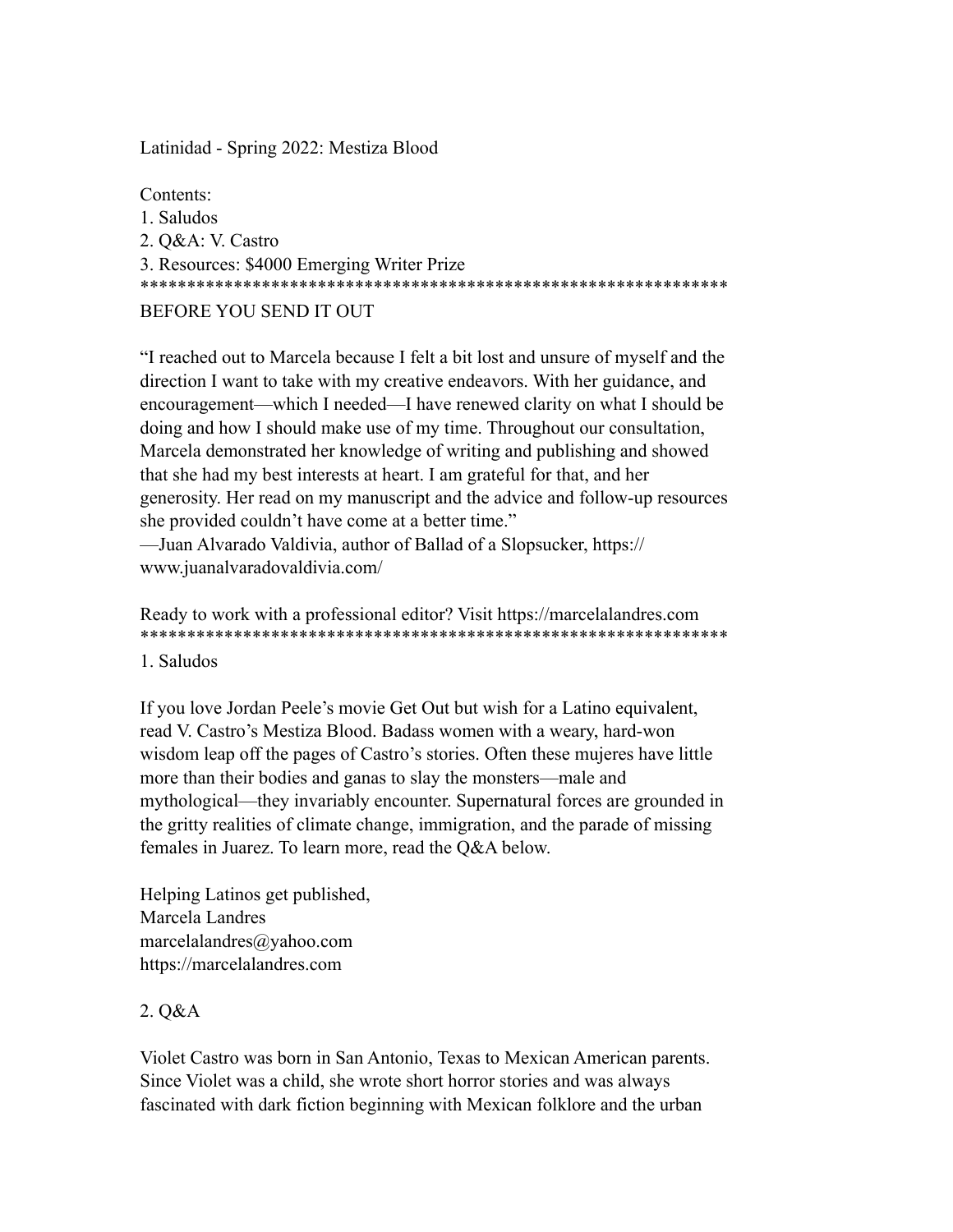legends of Texas. At eighteen Violet left Texas for Philadelphia to attend Drexel University where she received her Bachelor of Science in Political Science and History.

Violet now lives with her family in the UK writing and traveling with her children. She tries to return to the US twice a year to see her parents, three sisters and extended family.

For more information about her books and other publications, please visit [www.vvcastro.com.](http://www.vvcastro.com) You can also follow her on Twitter and Instagram @vlatinalondon.

Q: "The Final Porn Star" (Love the title!) like all your stories is very cinematic. If I were Jordan Peele, I'd hire you to write a script for a Latino film in the vein of Get Out. What movies have most influenced your writing?

A: My first book was a vampire novel because Fright Night and The Lost Boys were childhood favorites. I love vampires and I do hope my Latinx vampire novels find homes very soon!

Q: You have written book and movie reviews for [https://](https://www.scifiandscary.com/) [www.scifiandscary.com/.](https://www.scifiandscary.com/) How has writing reviews influenced your own writing? And vice versa?

A: It was a great way to meet people in the horror community and lift other writers, especially writers of color. Also, any type of writing helps you to always improve your craft. Writing reviews did this for me.

Q: Along with Sonora Taylor, you co-founded [https://](https://www.frightgirlsummer.com/) [www.frightgirlsummer.com/,](https://www.frightgirlsummer.com/) a resource for all things female in the horror writing community. What inspired you to create this?

A: I didn't feel there were enough places for women and women of color to showcase their work. Women in Horror month is only one month and we should be celebrating year round. Sonora liked the idea so we teamed up.

Q: You compellingly depict prematurely mature children like ten year old Sonora in "Truck Stop." Sonora feels like a sisterfriend to Macy Cashmere, the protagonist in the young adult novel The Disturbed Girl's Dictionary by NoNieqa Ramos. Have you considered writing children's books?

A: I wrote two children's books and they are with my agent! Fingers crossed.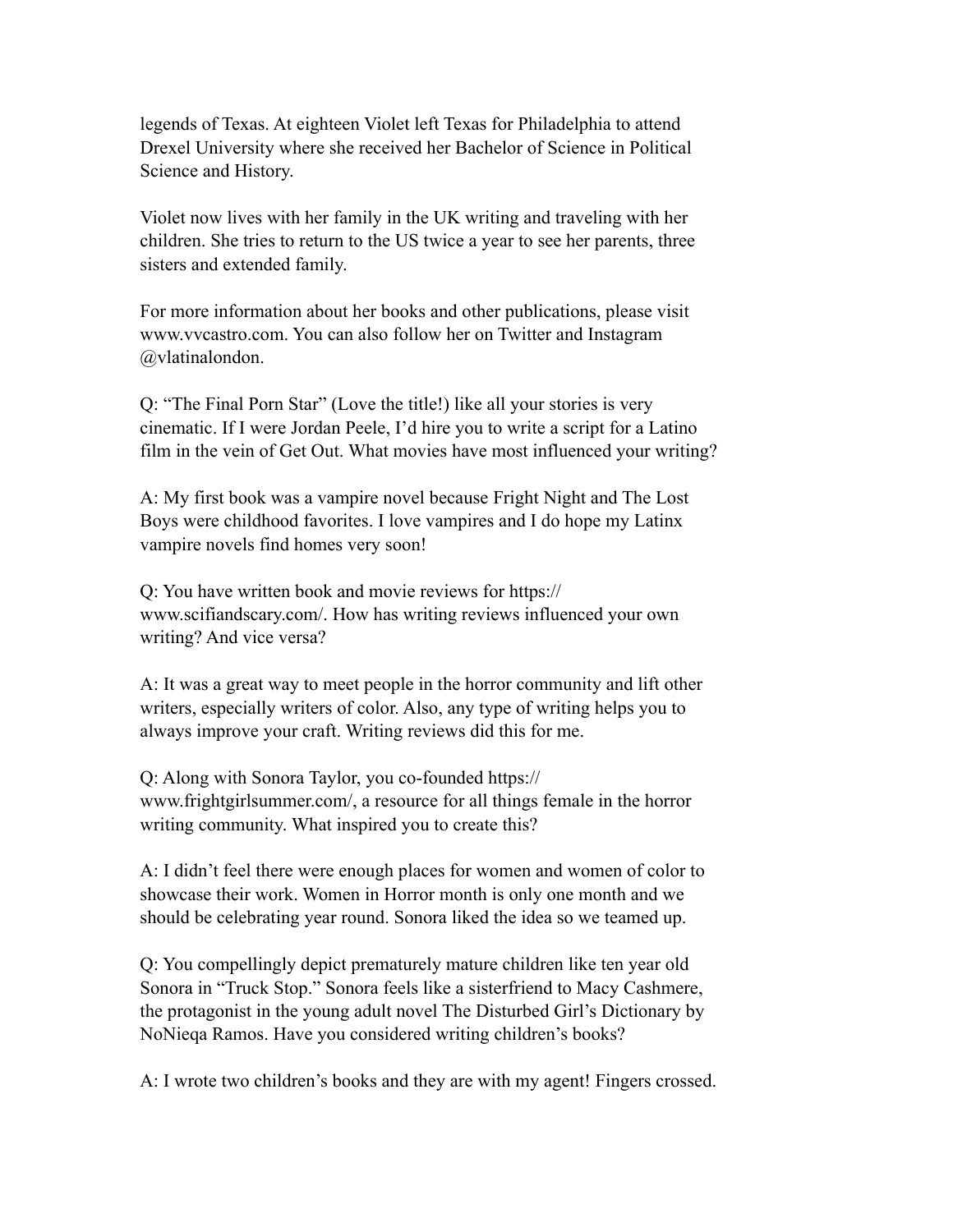Q: In the story "The Most Wonderful Time of the Year" you perfectly describe motherhood: "There is no way out and no breakup. I can't ghost my own kids, as much as I want to at times." In real life, you have published four books, and had stories published in numerous anthologies—while raising three children. How are you so productive amidst the likely endless demands on your time?

A: I write whenever I have a free chance because it's my passion. My children are also in school so I write during the day.

Q: Who is your agent and how did you meet him/her? If you don't have an agent, how did Mestiza Blood come to be published by Flame Tree Press?

A: My agent is Beth Marshea of Ladderbird Literary Agency. I met her through querying and she took my fourth novel. Mestiza Blood was accepted before I had my agent and I submitted it right after The Queen of The Cicadas. Things do align and happen for a reason!

Q: Other than honing their craft, what advice would you give to Latino writers looking to land a book deal?

A: Don't give up and be authentic. You have a story and it is important. Also, try not to compete with anyone else. Your journey is unique.

Q: Do you have upcoming projects that my readers should have on their radar?

A: Pick up any of my books that are already available and my other projects I can't talk about yet! Very soon!

#### 3. Resources

#### \*\*\*\*\*\*\*\*\*\*\*\*\*\*\*\*\*\*\*\*\*\*\*\*\*\*\*\*\*\*\*\*\*\*\*\*\*\*\*\*\*\*\*\*\*\*\*\*\*\*\*\*\*\*\*\*\*\*\*\*\*\*\*

# ORISON CHAPBOOK PRIZE

Submission Period: April 1 - July 1

A prize of \$300 and publication by Orison Books is given for a manuscript of 20-45 pages, in any genre (poetry, fiction, nonfiction, or hybrid). Orison Books seeks to be broad, inclusive, and open to perspectives spanning the spectrums of spiritual and religious thought, ethnicity, gender identity, and sexual orientation. For more information, visit<https://www.orisonbooks.com/> \*\*\*\*\*

THE CABINS Deadline: April 15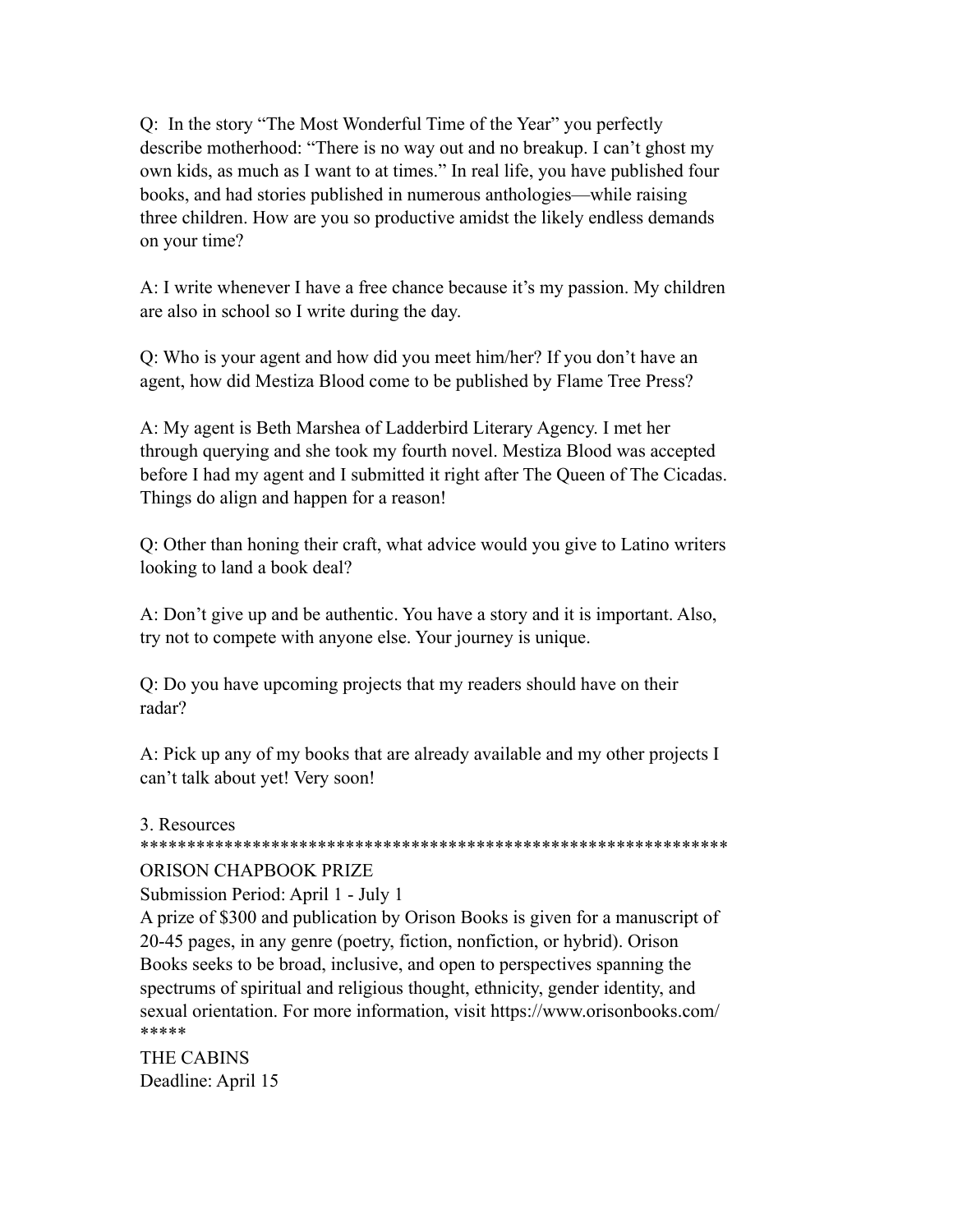The Cabins is a collaborative retreat for people working in the creative arts, including artists, writers, musicians, dancers, filmmakers, poets. The creative knowledge exchange program was founded on the tenets of open-mindedness, collaboration, and financial accessibility by novelist, Courtney Maum. As a program based on the exchange of knowledge and experience, they strive for a diverse representation of race, ethnicity, gender, sexuality, age, class and creed among their participants, and accordingly, they are prioritizing applications from underrepresented artists in the creative arts. For more information, visit <https://www.thecabinsretreat.com> \*\*\*\*\*

# POETRY COLLECTION PRIZES

Deadline: April 30

The Hillary Gravendyk Prizes offers one national prize and one regional prize, each \$1000, and publication by the Inlandia Institute for a poetry collection by a US resident and a poetry collection by a poet residing in Inland Southern California. They invite all styles and forms of poetry. For more information, visit <http://inlandiainstitute.org/books/the-hillary-gravendyk-prize/> \*\*\*\*\*

# CHESTER B. HIMES MEMORIAL SHORT FICTION PRIZE

Submission Period: May 1 - August 20

Kallisto Gaia Press is a nonprofit literary organization promoting social and educational justice and equality through literary excellence, offers a prize of \$1200 for a story. They welcome the expression of diverse voices, diverse cultures—including stories partly or entirely in Spanish, Italian, German, Portuguese and other romance languages. For more information, visit [https://](https://www.kallistogaiapress.org/) [www.kallistogaiapress.org/](https://www.kallistogaiapress.org/)

\*\*\*\*\*

# SEEKING WRITING BY/ABOUT MILITARY VETERANS

Deadline: May 2

Southeast Missouri State University Press seeks short fiction, poetry, interviews, essays, and photography for their anthology series Proud to Be: Writing by American Warriors. Writing must be by veterans, military-service personnel, or their families. No entry fee. For more information, visit [http://](http://www.semopress.com/) [www.semopress.com/](http://www.semopress.com/)

\*\*\*\*\*

\$2000 ESSAY PRIZE

Submission Period: June 1 - August 1

The Deborah Tall Lyric Essay Book Prize offers \$2000 and publication by Seneca Review Books. Cross-genre and hybrid work, verse forms, text and image, connected or related pieces, and "beyond category" projects are all within the ambit of the contest. The competition is open to writers who have previously published book-length collections, as well as to unpublished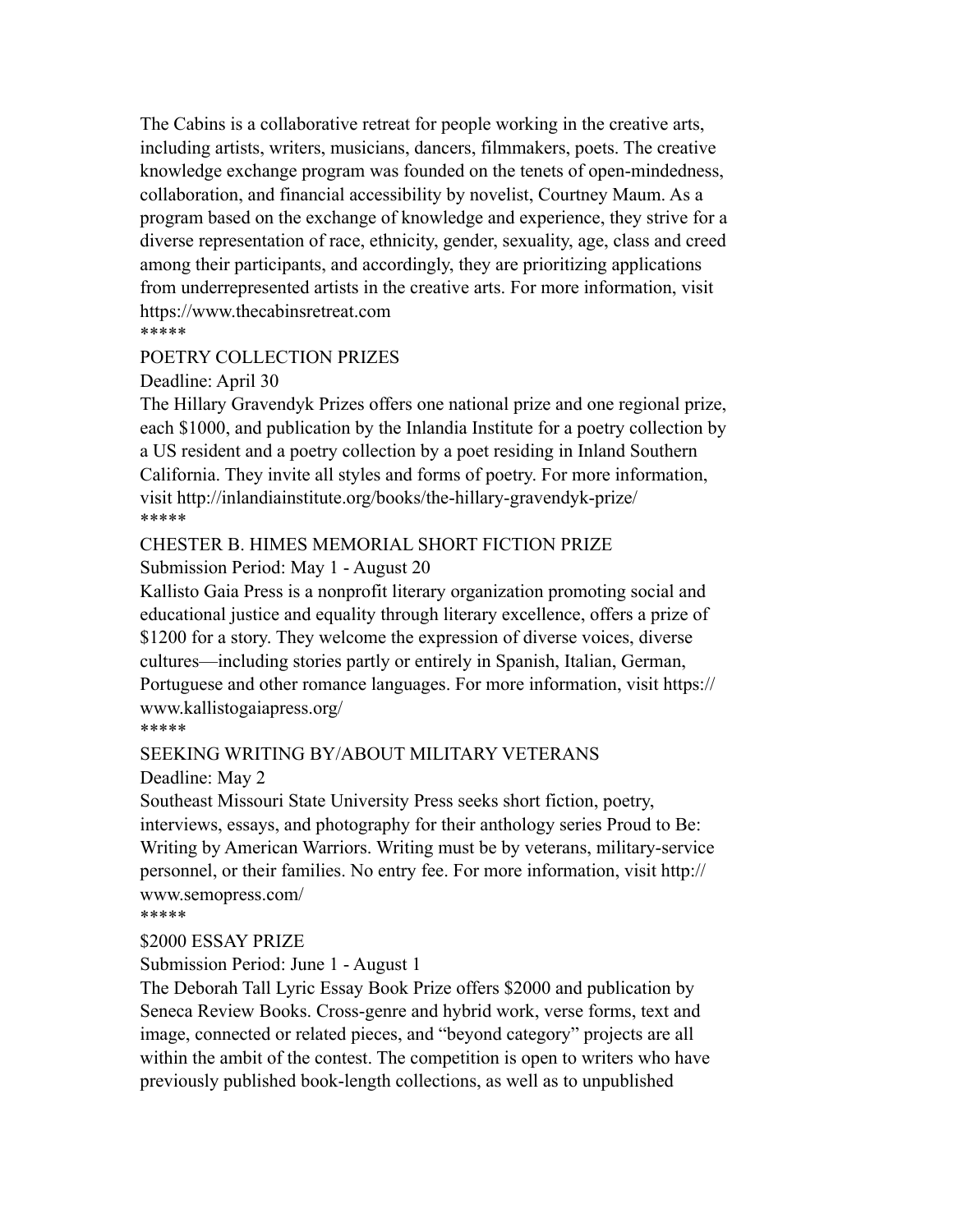writers. For more information, visit https://www.hws.edu/senecareview/ bookprize/

\*\*\*\*\*

#### \$4000 EMERGING WRITER PRIZE

Deadline: June 15

The \$4000 Narrative Prize is awarded for the best short story, novel excerpt, poem, one-act play, graphic story, or work of literary nonfiction published by a new or emerging writer in Narrative magazine. For more information, visit https://www.narrativemagazine.com \*\*\*\*\*

YOUNG ADULT FICTION PRIZE

Submission Period: June 30 - September 30

The Acheven Book Prize offers \$750 and publication by Regal House Publishing for a work of young adult fiction. For more information, visit https://www.regalhousepublishing.com/ \*\*\*\*\*

#### OXFORD AMERICAN SEEKS DEBUT FICTION

The Oxford American magazine welcomes submissions for a work of fiction from an emerging writer for their Fall 2022 issue. They are eager to feature a writer whose fiction has not yet been published in a print publication with a circulation over 5,000 copies. Stories under 10,000 words will be considered, and the selected writer will receive \$1000. For more information, visit https:// www.oxfordamerican.org/

\*\*\*\*\*

#### KNOWLEDGE IS POWER ONLY WHEN SHARED

Please forward Latinidad<sup>®</sup> widely.

For more resources, follow me on:

Facebook - https://www.facebook.com/marcela.landres

Twitter - https://twitter.com/marcelalandres

Linkedin - http://www.linkedin.com/in/marcelalandres

# **SUCCESS STORIES**

Has Latinidad® been of help to you? E-mail your success stories to marcelalandres $@$ yahoo.com \*\*\*\*\*

# **SHARE**

Want to see your announcement in an upcoming issue of Latinidad®? E-mail your postings to marcelalandres  $\omega$  yahoo.com \*\*\*\*\*

# **REPRINTS**

You are welcome to reprint part or all of this e-zine; please credit Latinidad® and include a link to https://marcelalandres.com